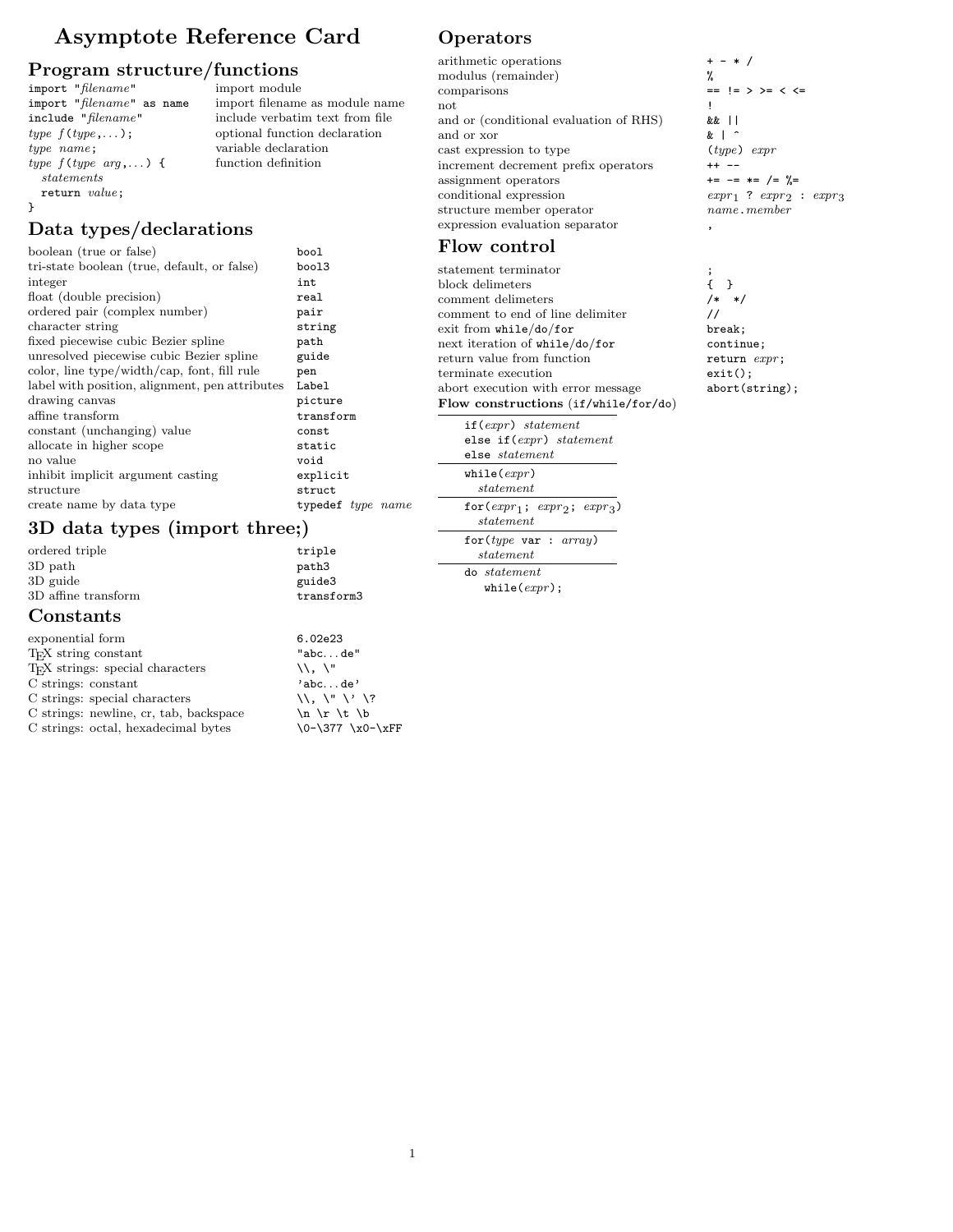#### Arrays

```
array type[] name;
array element i name [i]<br>array indexed by elements of int array A name [A]
array indexed by elements of int array A
anonymous array new type[dim]array containing n deep copies of x array(n, x)
length nameu.length
cyclic flag name.cyclic flag name.cyclic pop element x name .pop ()
pop element x
push element x name.\text{push}(x)<br>append array a name.\text{append}(x)insert rest arguments at index i name.insert(i,. . . )
delete element at index i name.delete(i)<br>delete elements with indices in [i,j] name.delete(i,j)
delete elements with indices in [i,j] name.delete(i,j) name.delete()
delete all elements
test whether element n is initialized name.in<br>array of indices of initialized elements name.ke
array of indices of initialized elements
complement of int array in \{0,\ldots,n-1\} complem
deep copy of array a copy(a)
\begin{array}{c} \text{array} \{0,1,\ldots,n-1\} \end{array} sequence
\begin{array}{ll}\n\text{array} & \text{if } n, n+1, \ldots, m\} \\
\text{array} & \text{if } n-1, n-2, \ldots, 0\n\end{array}array {n-1, n-2, \ldots, 0}array \{f(0), f(1), \ldots, f(n-1)\} sequence
array obtained by applying f to array a map(f, a uniform partition of [a,b] into n intervals uniform
uniform partition of [a,b] into n intervals
concat specified 1D arrays concat(a,b,.. . )
return sorted array sort(a)<br>return array sorted using ordering less sort(a,
return array sorted using ordering less
search sorted array a for key search(<br>index of first true value of bool array a find(a)
index of first true value of bool array a
index of nth true value of bool array a find(a,
```
## Initialization

|                     |                        | tong dasir dotted pen                 |
|---------------------|------------------------|---------------------------------------|
| initialize variable | $type\_name = value$ ; | PostScript butt line cap              |
| initialize array    | $type[]$ name={};      | PostScript round line cap             |
|                     |                        | PostScript projecting square line cap |

 $name.append(a)$ <br>name.insert(i,...)

#### path connectors

| straight segment                             |                          |   |
|----------------------------------------------|--------------------------|---|
| Bezier segment with implicit control points  |                          |   |
| Bezier segment with explicit control points  | controls $c0$ and $c1.1$ |   |
| concatenate                                  | &.                       | 2 |
| lift pen                                     |                          | € |
| tension at least 1                           | $\colon$ :               | έ |
| tension at least infinity                    |                          | έ |
| Labels                                       |                          | I |
| implicit cast of string s to Label           | s                        |   |
| Label s with relative position and alignment | Label(s, real, pair)     | S |
| Label s with absolute position and alignment | Label(s, pair, pair)     | ı |
| Label s with specified pen                   | Label(s, pen)            |   |
|                                              |                          |   |

#### draw commands

| draw path with current pen                     | draw(path)             |
|------------------------------------------------|------------------------|
| draw path with pen                             | draw(path, pen)        |
| draw labeled path                              | draw(Label, path)      |
| draw arrow with pen                            | draw(path, pen, Arrow) |
| draw path on picture                           | draw(picture, path)    |
| draw visible portion of line through two pairs | drawline(pair, pair)   |

## fill commands

fill path with current pen fill(path)<br>fill path with pen fill(path,pen) fill path with pen  $\text{fill path}$  on picture

#### label commands

label a pair with optional alignment z label(Label,pair,z) label a path with optional alignment z label(Label,path,z) add label to picture .Label

#### clip commands

clip to path clip(path) clip to path with fill rule clip(path,pen) clip picture to path clip(picture,path)

#### pens

| nıtıalızed(n <i>)</i> |                                                |                  |
|-----------------------|------------------------------------------------|------------------|
| eys                   | Grayscale pen from value in $ 0,1 $            | gray(g)          |
| ent(a,n)              | RGB pen from values in $[0,1]$                 | rgb(r,g          |
|                       | CMYK pen from values in $[0,1]$                | $\text{cmyk}(r,$ |
| e(n)                  | RGB pen from heximdecimal string               | rgb(str          |
| e(n,m)                | heximdecimal string from rgb pen               | hex(pen          |
| (n)                   | hsy pen from values in $[0,1]$                 | hsv(h,s)         |
| e(f, n)               | invisible pen                                  | invisib          |
| C                     | default pen                                    | default          |
| (a, b, n)             | current pen                                    | current          |
| a,b,)                 | solid pen                                      | solid            |
|                       | dotted pen                                     | dotted           |
| less)                 | wide dotted current pen                        | Dotted           |
| a,key)                | wide dotted pen                                | Dotted(          |
|                       | dashed pen                                     | dashed           |
| n)                    | long dashed pen                                | longdas          |
|                       | dash dotted pen                                | dashdot          |
|                       | long dash dotted pen                           | longdas          |
| $\emph{me-value}$ ;   | PostScript butt line cap                       | squarec          |
| $name = \{\dots\}$ ;  | PostScript round line cap                      | roundca          |
|                       | PostScript projecting square line cap          | extendc          |
|                       | miter join                                     | miterjo          |
|                       | round join                                     | roundjo          |
|                       | bevel join                                     | beveljo          |
|                       | ols c0 and c1. pen with miter limit            | miterli          |
|                       | zero-winding fill rule                         | zerowin          |
|                       | even-odd fill rule                             | evenodd          |
|                       | align to character bounding box (default)      | nobasea          |
|                       | align to T <sub>F</sub> X baseline             | baseali          |
|                       | pen with font size (pt)                        | fontsiz          |
|                       | LaTeX pen from encoding, family, series, shape | font(st          |
|                       | T <sub>F</sub> X pen                           | font (st         |
| , real, pair)         | scaled TFX pen                                 | font(st          |
| , pair, pair)         | PostScript font from strings                   | Courier          |
| , pen)                | pen with opacity in $[0,1]$                    | opacity          |
|                       | construct pen nib from polygonal path          | makepen          |
|                       | pen mixing operator                            | $\ddot{}$        |

fill(picture,path)

label (picture,Label)

 $gray(g)$  $rgb(r,g,b)$  $\text{cmyk}(r,g,b)$ rgb(string) hex(pen) hsv $(h,s,v)$ invisible defaultpen currentpen<br>solid Dotted Dotted(pen) dashed longdashed dashdotted longdashdotted squarecap roundcap extendcap miter join miterjoin roundjoin bevel join beveljoin  $m$ iterlimit(real) zerowinding nobasealign basealign  $fontsize$ (real) font(strings)  $font(String)$ font(string,real) Courier(series,shape) opacity(real) makepen(path)